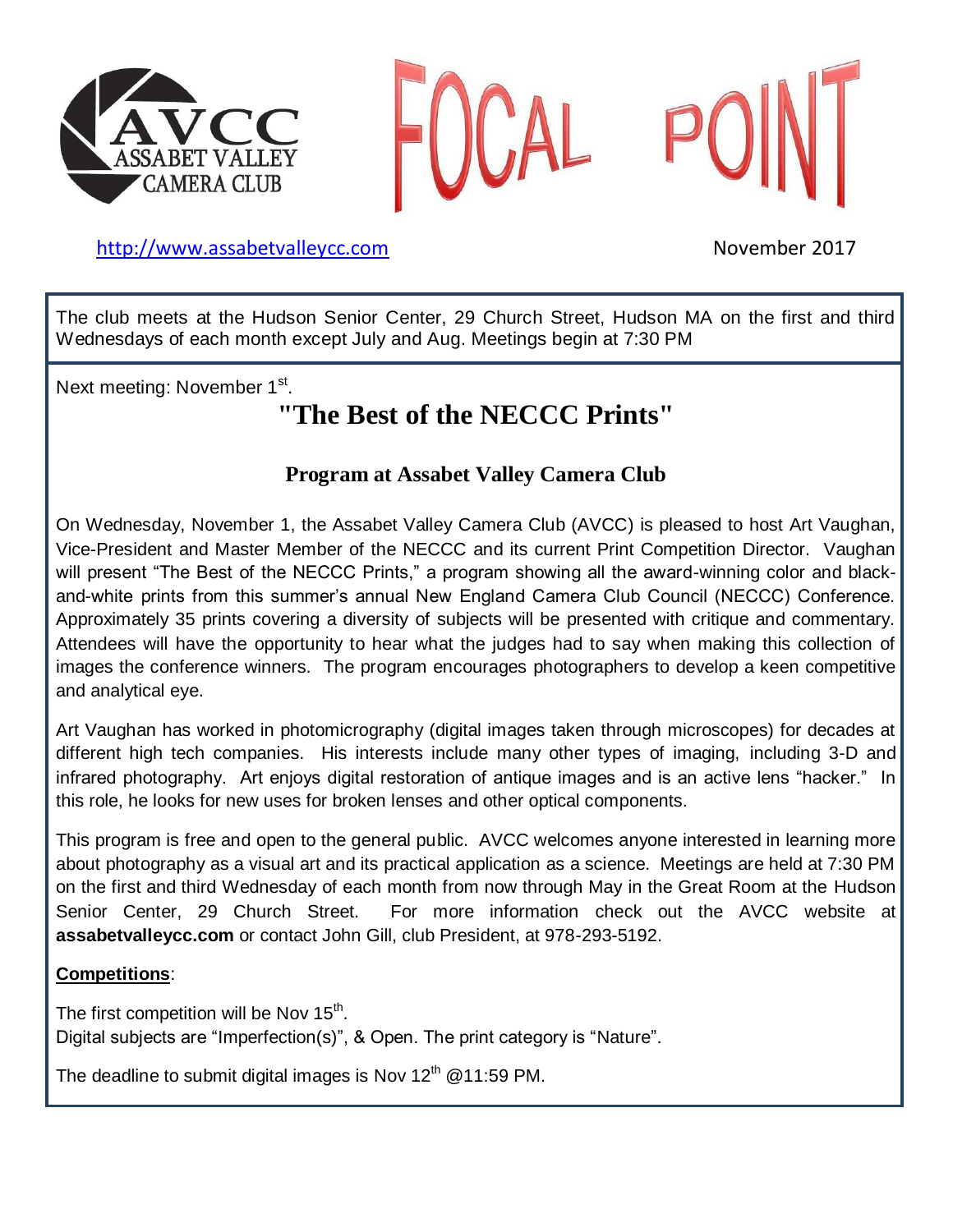# **ANNOUNCEMENTS**

## **ART IN THE HALL EXHIBIT:**

This is a reminder to register for the AVCC Art in The Hall Exhibit. The deadline is coming soon. The link to register is below. Note: The cost for 1 print is \$10, for two it is \$15. Everyone is "considered a REAA Member" for this exhibit.

REAA Member - Exhibit Two Pieces \$15.00

You may not have registered yet (like me) because you are not sure which print/s you will be exhibiting (you need to put the title on the registration form). If you plan on registering, but you are not ready just yet, could you please let me know so that we have an idea of how many are going to participate.

The deadline to register for the AVCC Art in the Hall exhibit is November 7th, and the exhibit opens November 9th.

Here is the link to register...

<https://fs8.formsite.com/REArtsAlliance/form9/index.html>

# **Article 11 - Interclub Competitions:**

Assabet Valley Camera Club participates in interclub competitions that are open to all members of AVCC. Any expenses related to an interclub competition must be approved by the Executive Board prior to participation. A chairperson will be responsible for following the regulations set forth by the interclub competition and will report back to the Executive Board and the General Membership regarding the timelines and rules of the competition as well as being responsible for the selection of entries, collection of submittals, and safe return of any printed images.

# **Marlboro Library Show**:

We are still in need of a member to volunteer to be the liaison between the Marlboro Library and AVCC for the show next spring. Please consider volunteering. Please see Maureen Mathieson for information about what it would involve.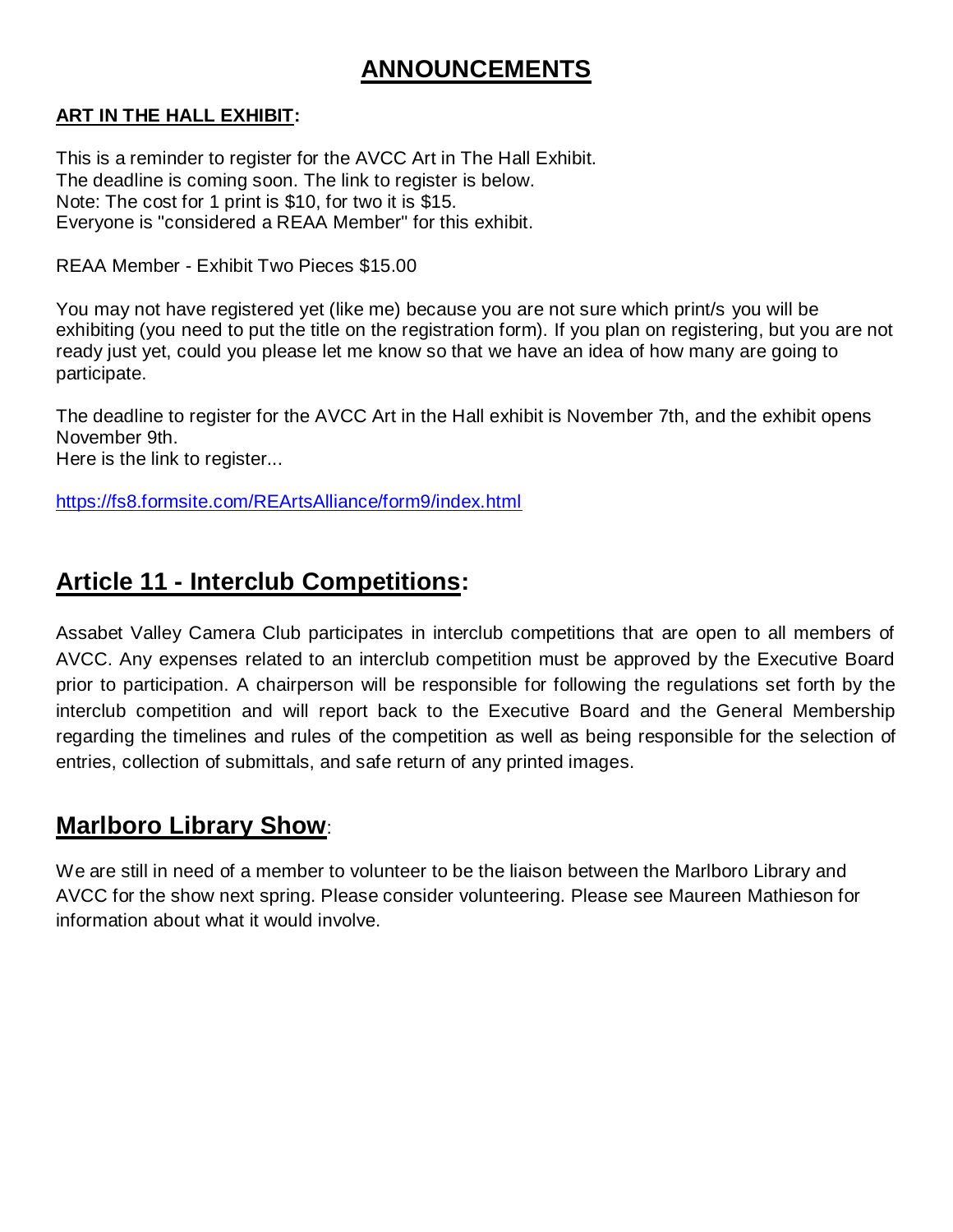# **A Day With Tony Sweet Saturday Nov 18th 8 AM - 4 PM Hosted by Gateway Camera Club Held at Hampton Inn Natick, MA**

**Sponsored by Gateway, Paul Smith Photography &** 





Tony will show you how to put the "Fine Art" into your photography.



**Tickets in advance \$80. Price includes morning** coffee & donuts and lunch with cold drink. To purchase tickets contact Paul Smith:

diffangle@aol.com

Registration from 8:00 - 9:00 AM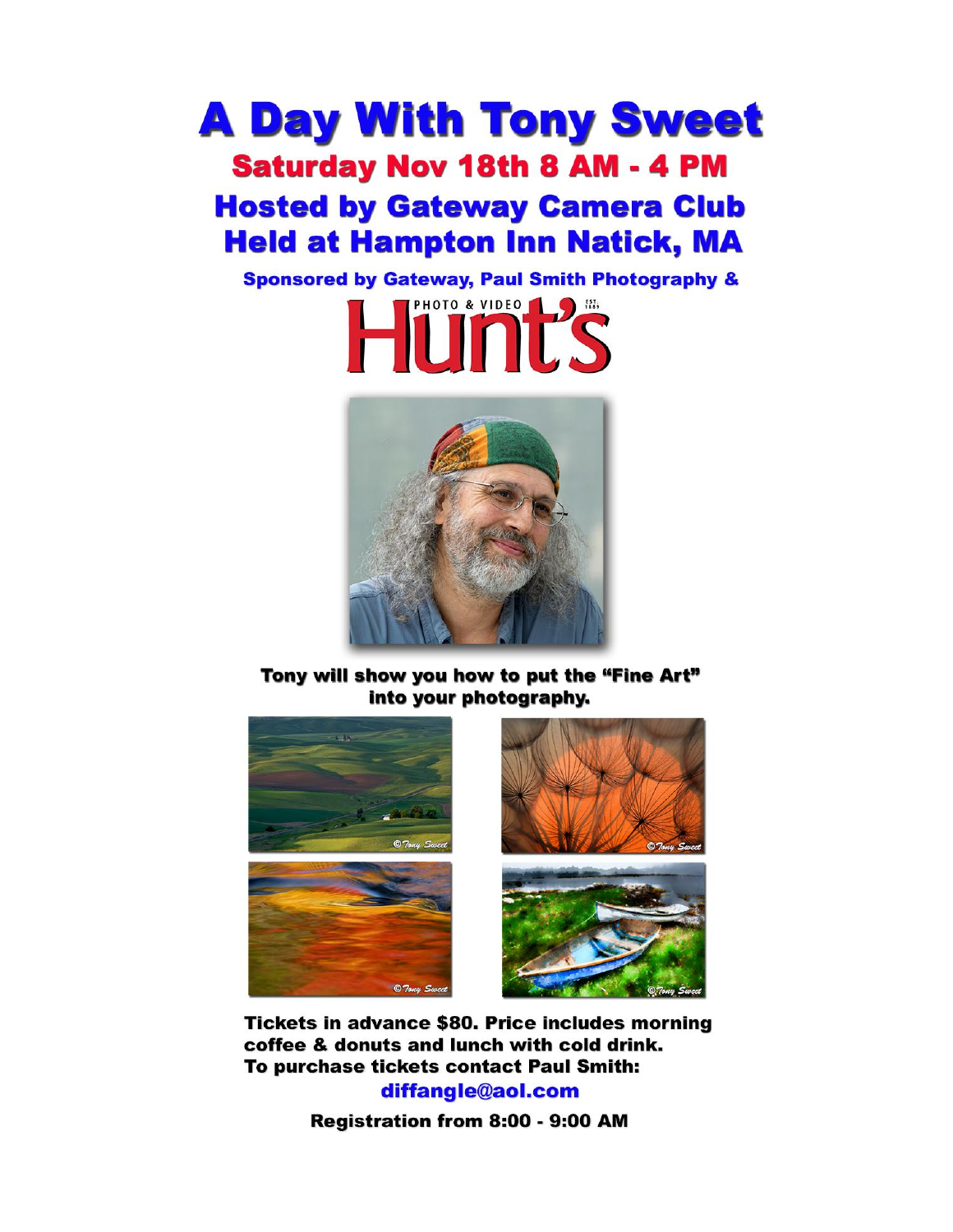



Exhibit on display from November 9 through January 11 at Hudson Town Hall

Register by 11/7/17 | Drop-off 11/9/17, 6 - 7 pm | Pickup 1/11/18, 6 - 7 pm



Register online at upwitharts.org. Must be an AVCC Member. Limited space available for this particular event.



RIVER'S EDGE ARTS ALLIANCE 155 Apsley Street, Hudson MA 01749 978-562-1646 | upwitharts.org | info@upwitharts.org



The River's Edge Arts Alliance is supported in part by the Local Cultural Councils of Hudson and Marlborough, as administered by the Massachusetts Cultural Council.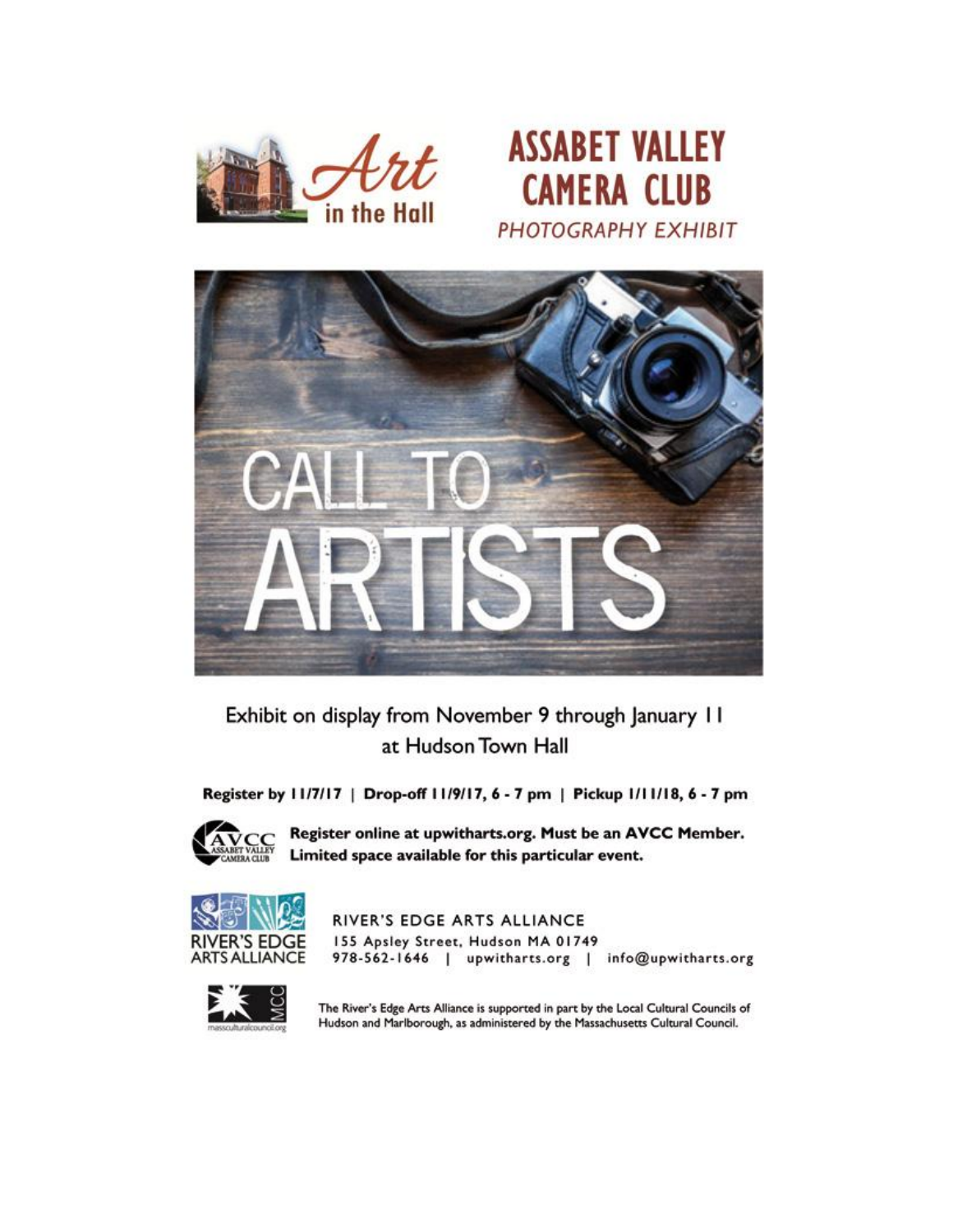# **Assabet Valley Camera Club** 2017 - 2018 **Scavenger Hunt**

### **Rules:**

- Images must be taken between 04-1-2017 and 03-21-2018. 1.
- $2.$ Images may be adjusted (manipulated).
- $3<sub>1</sub>$ Image Files shall be in the same format as for digital competitions (maximum of 1024 pixels wide by maximum 768 pixels tall and file size less the 1 megabyte).
- 4. Image Files shall be jpg type files.
- 5. Image Files shall be named with the "Subject Number" "Maker's Last Name" "Maker's First Name".jpg The Subject Number shall be 2 digits long.

Example: John Doe's Subject # 01 Filename would be "01\_Doe\_John.jpg"

6. Please submit completed images using the club's web page http://www.assabetvalleycc.com/sh/index.php on or before March 21, 2018

### **Scoring:**

- Zero points if the Digital Image does not satisfy subject.  $1<sup>1</sup>$
- $2.$ Four (4) points if the Digital Image is below average.
- Five (5) points if the Digital Image is average.  $3.$
- Six (6) points if the Digital Image is above average.  $4.$
- One can choose to skip one Subject because a person's 5.
- lowest scored Image will be dropped. 6.
- Person with the highest total score wins  $7.$ Ties are broken with # of above average images.

### **Items to Find:**

| Imag |                                  | <b>Check</b> |  |
|------|----------------------------------|--------------|--|
| e#   | <b>Subject</b>                   | when         |  |
| 01   | <b>Action Sports</b>             |              |  |
| 02   | ****Creative (as defined by PSA) |              |  |
| 03   | Curve(s)                         |              |  |
| 04   | Imperfection(s)                  |              |  |
| 05   | Landscape / Seascape             |              |  |
| 06   | Macro / Close Up                 |              |  |
| 07   | <b>Night Sky</b>                 |              |  |
| 08   | On the Water                     |              |  |
| 09   | <b>The Color Red</b>             |              |  |
| 10   | Weather                          |              |  |

All Subjects are part of the Multi-Screen **Competition and Scavenger Hunt entries** will be considered for entry in that competition.

#### \*\*\*\* CREATIVE DEFINITION

The PSA definition of Creative is "Altered Reality." The image may be of any subject matter and must obviously display a change in natural color, form, shape or any combination of these three. All images must be original and may not incorporate elements produced by anyone else. Artwork or computer graphics generated by the entrant may be incorporated if the original photographic content predominates. Images may not be constructed entirely within a

High Dynamic Range (HDR) images without further changes are not considered "Altered Reality."

### Prizes:

| <b>Full Contest</b> |  |                      |                                    |  |  |  |  |  |  |
|---------------------|--|----------------------|------------------------------------|--|--|--|--|--|--|
|                     |  | <b>First Place -</b> | <b>Ribbon &amp; Certificate</b>    |  |  |  |  |  |  |
|                     |  | Second Place -       | <u> I Ribbon &amp; Certificate</u> |  |  |  |  |  |  |
|                     |  | <b>Third Place -</b> | Ribbon & Certificate               |  |  |  |  |  |  |

Note: = AVCC Subjects = AVCC Print Subjects Ap

Images will be displayed in the orientation provided.

If you have any questions, contact **Tony Monteiro** by email at monteiroanthony@hotmail.com or call 978-562-6185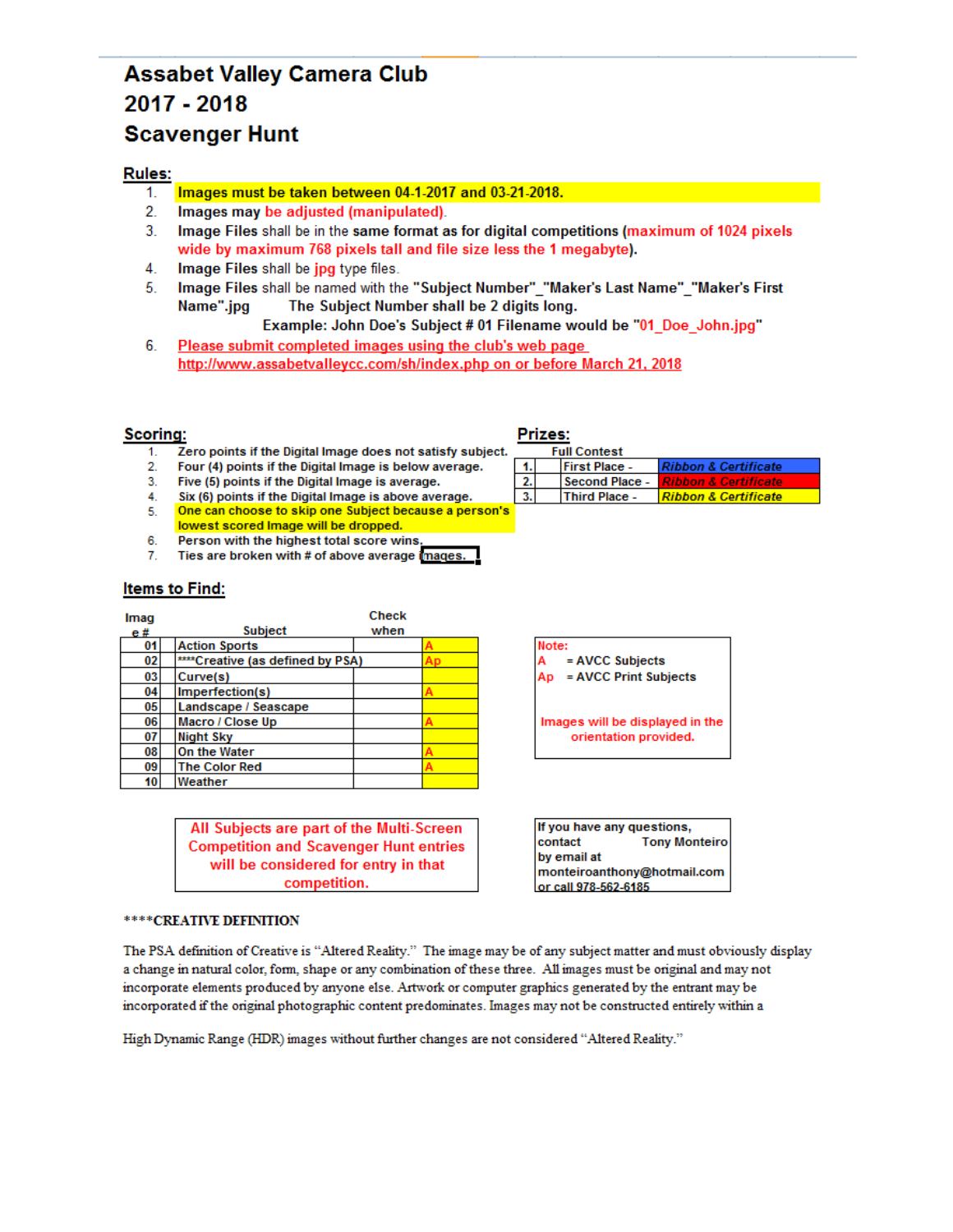| <b>TITLE</b>                       | <b>SUBMITTED BY</b>    | <b>SCORE</b> | AWARD           |
|------------------------------------|------------------------|--------------|-----------------|
| <b>GOLD</b>                        |                        |              |                 |
| <b>Yellow Mexican Shell Flower</b> | <b>John Gill</b>       | 26.3         | 1st             |
| <b>Wine Glass in Dark Lighting</b> | <b>Todd Mathieson</b>  | 26           | 2 <sub>nd</sub> |
| Rope                               | Dave Morin             | 24.3         | 3rd             |
| <b>Sunset Gold</b>                 | Linda Gilberti         | 23.5         |                 |
| <b>Monarch on Milkweed</b>         | <b>Linda Shelales</b>  | 22.7         |                 |
| Lake Powell / Glen Canyon          | <b>Bob Cooke</b>       | 22.7         |                 |
| Apples in Snow                     | Sue Abrahamsen         | 22           |                 |
|                                    |                        |              |                 |
| <b>SILVER</b>                      |                        |              |                 |
| <b>Monkey in Autumn</b>            | <b>Leon Ferrante</b>   | 28.1         | 1st             |
| CSP Loon 2017                      | <b>Barbara Huntley</b> | 24.5         | 2 <sub>nd</sub> |
| <b>Tower Hill Gardens</b>          | <b>Bob Escott</b>      | 24           | 3rd             |
|                                    |                        |              |                 |
| Make-Up for Oct. '17 - OPEN        |                        |              |                 |
| <b>Ferns</b>                       | <b>Barbara Huntley</b> | 21.2         |                 |
|                                    |                        |              |                 |
| <b>BRONZE</b>                      |                        |              |                 |
| <b>Mallard Duck Wade</b>           | Darlene Holman         | 25.5         | 1st             |
| Sleeping Cat                       | John Sahagian          | 22.9         | 2 <sub>nd</sub> |
| Flamingos                          | <b>Bill Weiblen</b>    | 21.7         | 3rd             |
| Montreal Botanical Garden          | Mary Strachan          | 21.6         |                 |
|                                    |                        |              |                 |

## **Oct. '17 Print Competition - OPEN**

**Images Highlighted in Yellow are Eligible for the Quad-Club Competition**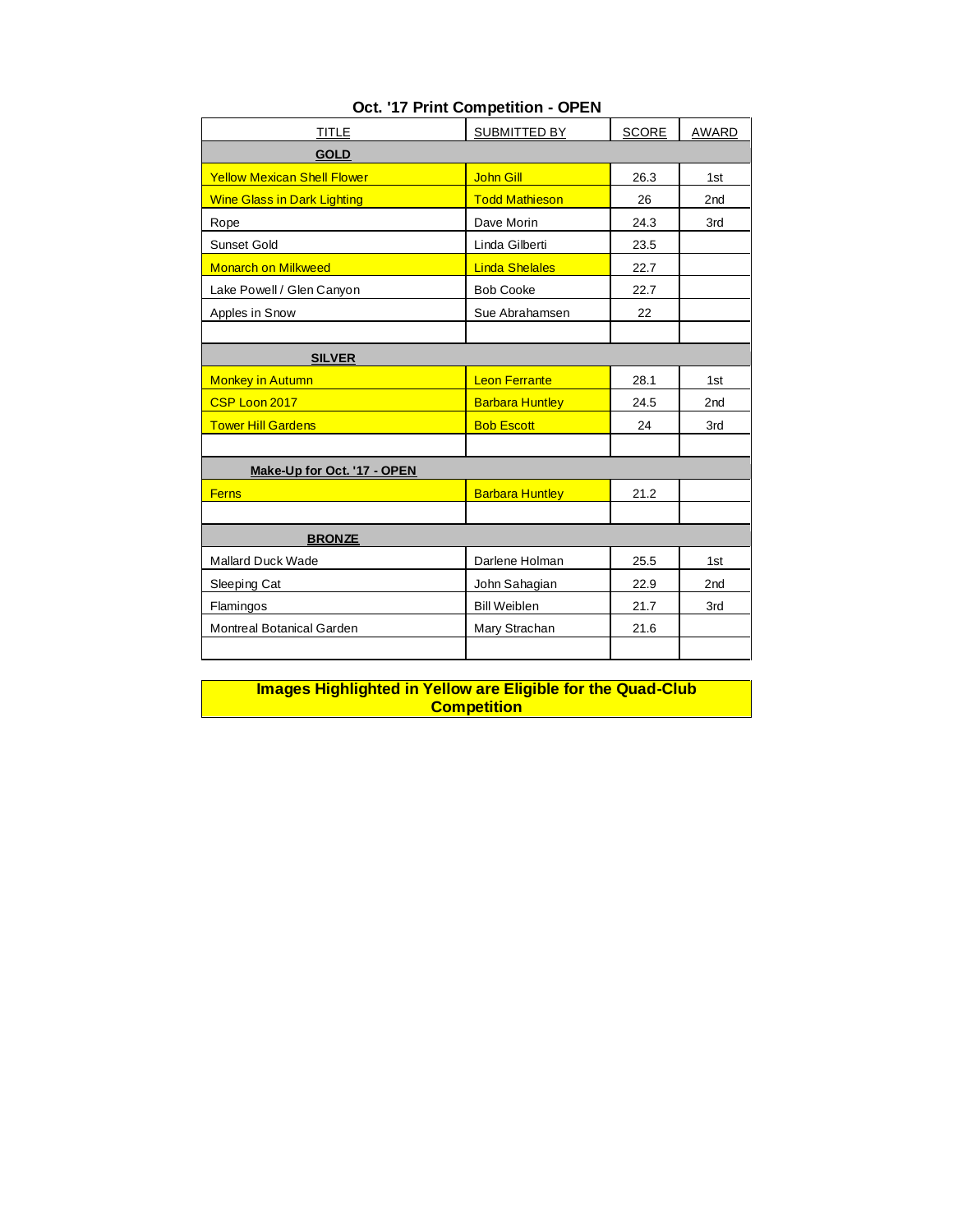| <b>PRINT SUMMARY 2017-2018</b>                                                                                              |             |                                    |               |             |                   |                   |               |             |              |              |  |  |  |
|-----------------------------------------------------------------------------------------------------------------------------|-------------|------------------------------------|---------------|-------------|-------------------|-------------------|---------------|-------------|--------------|--------------|--|--|--|
| <b>SEPT</b><br><b>OCT</b><br><b>APR</b><br><b>NOV</b><br><b>DEC</b><br><b>JAN</b><br><b>FEB</b><br><b>MAR</b><br><b>MAY</b> |             |                                    |               |             |                   |                   |               |             |              |              |  |  |  |
| <b>GOLD</b>                                                                                                                 | Open        | Open                               | <b>Nature</b> | Americana   | Open              | <b>Monochrome</b> | <b>Nature</b> | Open        | Open         | <b>TOTAL</b> |  |  |  |
| John Gill                                                                                                                   | 26.1        | 26.3                               | $\mathbf{0}$  | $\mathbf 0$ | $\mathbf 0$       | $\mathbf 0$       | $\mathbf 0$   | $\Omega$    | $\Omega$     | 52.4         |  |  |  |
| <b>Todd Mathieson</b>                                                                                                       | 25.5        | 26                                 | 0             | $\mathbf 0$ | $\mathbf 0$       | $\Omega$          | 0             | $\Omega$    | $\Omega$     | 51.5         |  |  |  |
| Dave Morin                                                                                                                  | 23.9        | 24.3                               | $\mathbf 0$   | $\mathbf 0$ | 0                 | $\mathbf 0$       | 0             | 0           | 0            | 48.2         |  |  |  |
| Linda Shelales                                                                                                              | 24.7        | 22.7                               | $\mathbf{0}$  | $\mathbf 0$ | $\mathbf 0$       | $\mathbf 0$       | 0             | $\mathbf 0$ | $\Omega$     | 47.4         |  |  |  |
| Sue Abrahamsen                                                                                                              | 25          | 22                                 | $\mathbf{0}$  | $\mathbf 0$ | $\mathbf 0$       | $\mathbf 0$       | 0             | $\mathbf 0$ | 0            | 47           |  |  |  |
| <b>Bob Cooke</b>                                                                                                            | 24.2        | 22.7                               | $\mathbf 0$   | $\mathbf 0$ | 0                 | $\mathbf 0$       | 0             | $\mathbf 0$ | $\Omega$     | 46.9         |  |  |  |
| Linda Gilberti                                                                                                              | 22.8        | 23.5                               | 0             | $\mathbf 0$ | 0                 | $\mathbf 0$       | 0             | 0           | 0            | 46.3         |  |  |  |
| <b>SILVER</b>                                                                                                               | Open        | Open<br><b>Nature</b><br>Americana |               | Open        | <b>Monochrome</b> | <b>Nature</b>     | Open          | Open        | <b>TOTAL</b> |              |  |  |  |
| Leon Ferrante                                                                                                               | 25.6        | 28.1                               | $\mathbf{0}$  | $\mathbf 0$ | $\mathbf 0$       | $\Omega$          | $\Omega$      | $\Omega$    | $\Omega$     | 53.7         |  |  |  |
| <b>Bob Escott</b>                                                                                                           | 24.6        | 24                                 | $\mathbf{0}$  | $\mathbf 0$ | $\mathbf 0$       | $\mathbf{0}$      | $\Omega$      | $\Omega$    | $\Omega$     | 48.6         |  |  |  |
| Barbara Huntley                                                                                                             | 21.2        | 24.5                               | $\mathbf 0$   | 0           | 0                 | $\mathbf 0$       | 0             | $\mathbf 0$ | $\mathbf 0$  | 45.7         |  |  |  |
| Maureen Mathieson                                                                                                           | 26.4        | $\Omega$                           | $\mathbf{0}$  | $\mathbf 0$ | 0                 | $\mathbf 0$       | 0             | $\Omega$    | $\Omega$     | 26.4         |  |  |  |
| Diana Bull                                                                                                                  | 23.2        | $\Omega$                           | 0             | $\mathbf 0$ | 0                 | $\Omega$          | 0             | $\Omega$    | $\Omega$     | 23.2         |  |  |  |
| <b>BRONZE</b>                                                                                                               | Open        | Open                               | <b>Nature</b> | Americana   | Open              | <b>Monochrome</b> | <b>Nature</b> | Open        | Open         | <b>TOTAL</b> |  |  |  |
| Darlene Holman                                                                                                              | 24.4        | 25.5                               | $\mathbf 0$   | $\mathbf 0$ | 0                 | $\mathbf 0$       | 0             | 0           | 0            | 49.9         |  |  |  |
| <b>Bill Weiblen</b>                                                                                                         | 25          | 21.7                               | $\mathbf 0$   | $\mathbf 0$ | 0                 | $\mathbf 0$       | $\mathbf 0$   | $\mathbf 0$ | $\Omega$     | 46.7         |  |  |  |
| Mary Strachan                                                                                                               | 23.8        | 21.6                               | 0             | 0           | 0                 | $\mathbf 0$       | $\mathbf 0$   | $\mathbf 0$ | $\mathbf 0$  | 45.4         |  |  |  |
| <b>Cathy Robotis</b>                                                                                                        | 23.8        | $\mathbf 0$                        | 0             | 0           | 0                 | $\mathbf 0$       | $\mathbf 0$   | $\mathbf 0$ | 0            | 23.8         |  |  |  |
| Linda DeStefano Brown                                                                                                       | 23.6        | $\Omega$                           | $\mathbf 0$   | 0           | $\mathbf 0$       | $\mathbf 0$       | $\mathbf 0$   | $\Omega$    | $\Omega$     | 23.6         |  |  |  |
| John Sahaqian                                                                                                               | $\mathbf 0$ | 22.9                               | $\mathbf 0$   | 0           | 0                 | $\mathbf 0$       | 0             | 0           | 0            | 22.9         |  |  |  |
| Larry Wellington                                                                                                            | 22.3        | $\mathbf 0$                        | 0             | 0           | 0                 | $\mathbf 0$       | 0             | 0           | 0            | 22.3         |  |  |  |

**Images Highlighted in Yellow are Eligible for the Quad-Club Competition**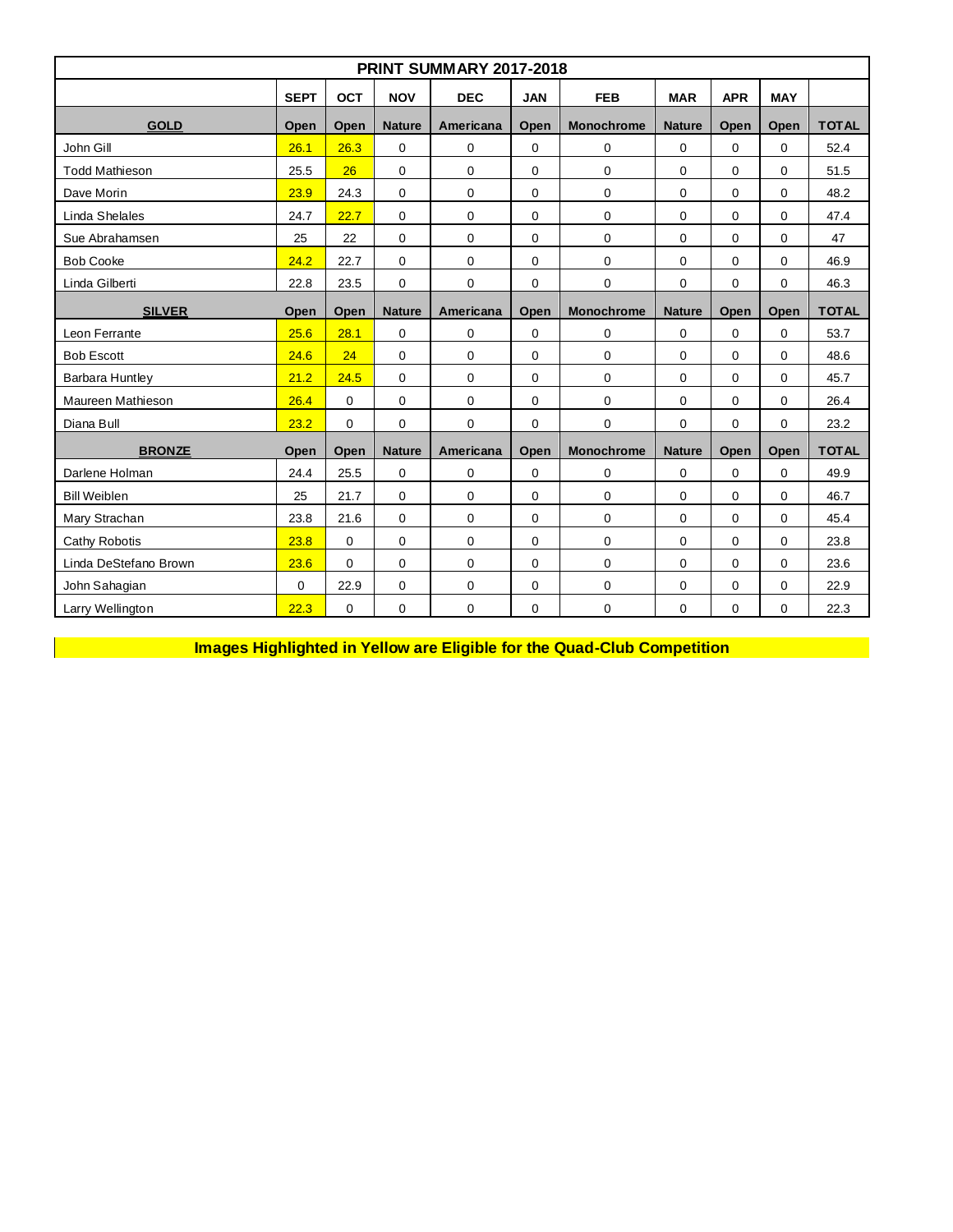| SUBMITTED BY<br><b>SCORE</b><br>TITLE<br>AWARD<br><b>CLASS AA</b><br>Grasshopper on Red Leaf<br>Cathy Simmons<br>27.2<br>1st<br>Mr and Mrs Wood Duck<br>Doris Monteiro<br>27.1<br>2 <sub>nd</sub><br>John Gill<br>26.2<br>Monarch at Small Farm<br>3rd<br>Dave Morin<br>Butterfly on Pink Flower<br>25.4<br>Peach Still Life 1<br><b>Ginny Harris</b><br>24.8<br>Anole on Rope<br>Drew Simmons<br>24.3<br>Snowy at Sunset<br><b>Tony Monteiro</b><br>24.3<br>Peach Dahlia<br>Sue Abrahamsen<br>24.2<br>Run Ashore in Camden Harbor<br><b>Todd Mathieson</b><br>23.3<br>Linda Shelales<br>Katydid Gymnastics<br>21.6<br><b>CLASS A</b><br>Maureen Mathieson<br>Open Lotus 2017<br>27.7<br>1st<br>Diana Ledoux<br>Carving the Pumpkin<br>25.3<br>2 <sub>nd</sub><br>Lubec Maine Sunset<br>Leon Ferrante<br>24.3<br>3rd<br>Sunset in Falmouth<br>Dave Reynard<br>23.8<br>Coastal Maine Botanical Gardnes<br><b>Bob Escott</b><br>23.7<br><b>Great Blue Heron Bust</b><br>Barbara Huntley<br>23<br><b>Busy Bees</b><br>Linda Gilberti<br>22.5<br>Dean Giolas<br>A Sea of Blackeyed Susans<br>21.8<br>Sunset at Clingmans Dome<br>Jill Lockwood<br>20.7<br>Make-Up for Sep. '17 - OPEN<br><b>Lizard Reflection</b><br>24.5<br>Jill Lockwood<br><b>CLASS B</b><br>Lotus Bud<br>Jane Parker<br>25.6<br>1st<br><b>Rusting Away</b><br>Ann DeCristofaro<br>25.3<br>2 <sub>nd</sub><br>25<br>3rd<br>Portrait of a Bengal Tiger<br>Darlene Holman<br><b>Times Square</b><br>Jim Quinn<br>25<br>3rd<br>Larry Alley<br>24.2<br><b>Audacity Dahlia</b><br>Orchids<br><b>Art Walker</b><br>24.1<br><b>Choices Choices Choices</b><br><b>Bob Cooke</b><br>24<br>Theresa Vachowski<br>23.5<br>Bringing in the Harvest<br>Cathy Robotis<br>Brooklyn Bridge<br>23.3<br><b>Blue</b><br>Susan Nichols<br>22.4<br><b>Morning Reflection</b><br>Natalie Schiavone<br>22.3<br>Feeding Time<br>Diana Bull<br>22<br>Reflection in Purple<br>Pam Meoli<br>22<br>Sailing to New Heights<br>Mary Strachan<br>21.6<br>Old Roman Baths<br>Marie Riley<br>21.4 | Oct. '17 Digital Competition - OPEN |  |  |  |  |  |  |  |  |  |  |
|--------------------------------------------------------------------------------------------------------------------------------------------------------------------------------------------------------------------------------------------------------------------------------------------------------------------------------------------------------------------------------------------------------------------------------------------------------------------------------------------------------------------------------------------------------------------------------------------------------------------------------------------------------------------------------------------------------------------------------------------------------------------------------------------------------------------------------------------------------------------------------------------------------------------------------------------------------------------------------------------------------------------------------------------------------------------------------------------------------------------------------------------------------------------------------------------------------------------------------------------------------------------------------------------------------------------------------------------------------------------------------------------------------------------------------------------------------------------------------------------------------------------------------------------------------------------------------------------------------------------------------------------------------------------------------------------------------------------------------------------------------------------------------------------------------------------------------------------------------------------------------------------------------------------------------------------------------------------------------------------------------------------------------|-------------------------------------|--|--|--|--|--|--|--|--|--|--|
|                                                                                                                                                                                                                                                                                                                                                                                                                                                                                                                                                                                                                                                                                                                                                                                                                                                                                                                                                                                                                                                                                                                                                                                                                                                                                                                                                                                                                                                                                                                                                                                                                                                                                                                                                                                                                                                                                                                                                                                                                                |                                     |  |  |  |  |  |  |  |  |  |  |
|                                                                                                                                                                                                                                                                                                                                                                                                                                                                                                                                                                                                                                                                                                                                                                                                                                                                                                                                                                                                                                                                                                                                                                                                                                                                                                                                                                                                                                                                                                                                                                                                                                                                                                                                                                                                                                                                                                                                                                                                                                |                                     |  |  |  |  |  |  |  |  |  |  |
|                                                                                                                                                                                                                                                                                                                                                                                                                                                                                                                                                                                                                                                                                                                                                                                                                                                                                                                                                                                                                                                                                                                                                                                                                                                                                                                                                                                                                                                                                                                                                                                                                                                                                                                                                                                                                                                                                                                                                                                                                                |                                     |  |  |  |  |  |  |  |  |  |  |
|                                                                                                                                                                                                                                                                                                                                                                                                                                                                                                                                                                                                                                                                                                                                                                                                                                                                                                                                                                                                                                                                                                                                                                                                                                                                                                                                                                                                                                                                                                                                                                                                                                                                                                                                                                                                                                                                                                                                                                                                                                |                                     |  |  |  |  |  |  |  |  |  |  |
|                                                                                                                                                                                                                                                                                                                                                                                                                                                                                                                                                                                                                                                                                                                                                                                                                                                                                                                                                                                                                                                                                                                                                                                                                                                                                                                                                                                                                                                                                                                                                                                                                                                                                                                                                                                                                                                                                                                                                                                                                                |                                     |  |  |  |  |  |  |  |  |  |  |
|                                                                                                                                                                                                                                                                                                                                                                                                                                                                                                                                                                                                                                                                                                                                                                                                                                                                                                                                                                                                                                                                                                                                                                                                                                                                                                                                                                                                                                                                                                                                                                                                                                                                                                                                                                                                                                                                                                                                                                                                                                |                                     |  |  |  |  |  |  |  |  |  |  |
|                                                                                                                                                                                                                                                                                                                                                                                                                                                                                                                                                                                                                                                                                                                                                                                                                                                                                                                                                                                                                                                                                                                                                                                                                                                                                                                                                                                                                                                                                                                                                                                                                                                                                                                                                                                                                                                                                                                                                                                                                                |                                     |  |  |  |  |  |  |  |  |  |  |
|                                                                                                                                                                                                                                                                                                                                                                                                                                                                                                                                                                                                                                                                                                                                                                                                                                                                                                                                                                                                                                                                                                                                                                                                                                                                                                                                                                                                                                                                                                                                                                                                                                                                                                                                                                                                                                                                                                                                                                                                                                |                                     |  |  |  |  |  |  |  |  |  |  |
|                                                                                                                                                                                                                                                                                                                                                                                                                                                                                                                                                                                                                                                                                                                                                                                                                                                                                                                                                                                                                                                                                                                                                                                                                                                                                                                                                                                                                                                                                                                                                                                                                                                                                                                                                                                                                                                                                                                                                                                                                                |                                     |  |  |  |  |  |  |  |  |  |  |
|                                                                                                                                                                                                                                                                                                                                                                                                                                                                                                                                                                                                                                                                                                                                                                                                                                                                                                                                                                                                                                                                                                                                                                                                                                                                                                                                                                                                                                                                                                                                                                                                                                                                                                                                                                                                                                                                                                                                                                                                                                |                                     |  |  |  |  |  |  |  |  |  |  |
|                                                                                                                                                                                                                                                                                                                                                                                                                                                                                                                                                                                                                                                                                                                                                                                                                                                                                                                                                                                                                                                                                                                                                                                                                                                                                                                                                                                                                                                                                                                                                                                                                                                                                                                                                                                                                                                                                                                                                                                                                                |                                     |  |  |  |  |  |  |  |  |  |  |
|                                                                                                                                                                                                                                                                                                                                                                                                                                                                                                                                                                                                                                                                                                                                                                                                                                                                                                                                                                                                                                                                                                                                                                                                                                                                                                                                                                                                                                                                                                                                                                                                                                                                                                                                                                                                                                                                                                                                                                                                                                |                                     |  |  |  |  |  |  |  |  |  |  |
|                                                                                                                                                                                                                                                                                                                                                                                                                                                                                                                                                                                                                                                                                                                                                                                                                                                                                                                                                                                                                                                                                                                                                                                                                                                                                                                                                                                                                                                                                                                                                                                                                                                                                                                                                                                                                                                                                                                                                                                                                                |                                     |  |  |  |  |  |  |  |  |  |  |
|                                                                                                                                                                                                                                                                                                                                                                                                                                                                                                                                                                                                                                                                                                                                                                                                                                                                                                                                                                                                                                                                                                                                                                                                                                                                                                                                                                                                                                                                                                                                                                                                                                                                                                                                                                                                                                                                                                                                                                                                                                |                                     |  |  |  |  |  |  |  |  |  |  |
|                                                                                                                                                                                                                                                                                                                                                                                                                                                                                                                                                                                                                                                                                                                                                                                                                                                                                                                                                                                                                                                                                                                                                                                                                                                                                                                                                                                                                                                                                                                                                                                                                                                                                                                                                                                                                                                                                                                                                                                                                                |                                     |  |  |  |  |  |  |  |  |  |  |
|                                                                                                                                                                                                                                                                                                                                                                                                                                                                                                                                                                                                                                                                                                                                                                                                                                                                                                                                                                                                                                                                                                                                                                                                                                                                                                                                                                                                                                                                                                                                                                                                                                                                                                                                                                                                                                                                                                                                                                                                                                |                                     |  |  |  |  |  |  |  |  |  |  |
|                                                                                                                                                                                                                                                                                                                                                                                                                                                                                                                                                                                                                                                                                                                                                                                                                                                                                                                                                                                                                                                                                                                                                                                                                                                                                                                                                                                                                                                                                                                                                                                                                                                                                                                                                                                                                                                                                                                                                                                                                                |                                     |  |  |  |  |  |  |  |  |  |  |
|                                                                                                                                                                                                                                                                                                                                                                                                                                                                                                                                                                                                                                                                                                                                                                                                                                                                                                                                                                                                                                                                                                                                                                                                                                                                                                                                                                                                                                                                                                                                                                                                                                                                                                                                                                                                                                                                                                                                                                                                                                |                                     |  |  |  |  |  |  |  |  |  |  |
|                                                                                                                                                                                                                                                                                                                                                                                                                                                                                                                                                                                                                                                                                                                                                                                                                                                                                                                                                                                                                                                                                                                                                                                                                                                                                                                                                                                                                                                                                                                                                                                                                                                                                                                                                                                                                                                                                                                                                                                                                                |                                     |  |  |  |  |  |  |  |  |  |  |
|                                                                                                                                                                                                                                                                                                                                                                                                                                                                                                                                                                                                                                                                                                                                                                                                                                                                                                                                                                                                                                                                                                                                                                                                                                                                                                                                                                                                                                                                                                                                                                                                                                                                                                                                                                                                                                                                                                                                                                                                                                |                                     |  |  |  |  |  |  |  |  |  |  |
|                                                                                                                                                                                                                                                                                                                                                                                                                                                                                                                                                                                                                                                                                                                                                                                                                                                                                                                                                                                                                                                                                                                                                                                                                                                                                                                                                                                                                                                                                                                                                                                                                                                                                                                                                                                                                                                                                                                                                                                                                                |                                     |  |  |  |  |  |  |  |  |  |  |
|                                                                                                                                                                                                                                                                                                                                                                                                                                                                                                                                                                                                                                                                                                                                                                                                                                                                                                                                                                                                                                                                                                                                                                                                                                                                                                                                                                                                                                                                                                                                                                                                                                                                                                                                                                                                                                                                                                                                                                                                                                |                                     |  |  |  |  |  |  |  |  |  |  |
|                                                                                                                                                                                                                                                                                                                                                                                                                                                                                                                                                                                                                                                                                                                                                                                                                                                                                                                                                                                                                                                                                                                                                                                                                                                                                                                                                                                                                                                                                                                                                                                                                                                                                                                                                                                                                                                                                                                                                                                                                                |                                     |  |  |  |  |  |  |  |  |  |  |
|                                                                                                                                                                                                                                                                                                                                                                                                                                                                                                                                                                                                                                                                                                                                                                                                                                                                                                                                                                                                                                                                                                                                                                                                                                                                                                                                                                                                                                                                                                                                                                                                                                                                                                                                                                                                                                                                                                                                                                                                                                |                                     |  |  |  |  |  |  |  |  |  |  |
|                                                                                                                                                                                                                                                                                                                                                                                                                                                                                                                                                                                                                                                                                                                                                                                                                                                                                                                                                                                                                                                                                                                                                                                                                                                                                                                                                                                                                                                                                                                                                                                                                                                                                                                                                                                                                                                                                                                                                                                                                                |                                     |  |  |  |  |  |  |  |  |  |  |
|                                                                                                                                                                                                                                                                                                                                                                                                                                                                                                                                                                                                                                                                                                                                                                                                                                                                                                                                                                                                                                                                                                                                                                                                                                                                                                                                                                                                                                                                                                                                                                                                                                                                                                                                                                                                                                                                                                                                                                                                                                |                                     |  |  |  |  |  |  |  |  |  |  |
|                                                                                                                                                                                                                                                                                                                                                                                                                                                                                                                                                                                                                                                                                                                                                                                                                                                                                                                                                                                                                                                                                                                                                                                                                                                                                                                                                                                                                                                                                                                                                                                                                                                                                                                                                                                                                                                                                                                                                                                                                                |                                     |  |  |  |  |  |  |  |  |  |  |
|                                                                                                                                                                                                                                                                                                                                                                                                                                                                                                                                                                                                                                                                                                                                                                                                                                                                                                                                                                                                                                                                                                                                                                                                                                                                                                                                                                                                                                                                                                                                                                                                                                                                                                                                                                                                                                                                                                                                                                                                                                |                                     |  |  |  |  |  |  |  |  |  |  |
|                                                                                                                                                                                                                                                                                                                                                                                                                                                                                                                                                                                                                                                                                                                                                                                                                                                                                                                                                                                                                                                                                                                                                                                                                                                                                                                                                                                                                                                                                                                                                                                                                                                                                                                                                                                                                                                                                                                                                                                                                                |                                     |  |  |  |  |  |  |  |  |  |  |
|                                                                                                                                                                                                                                                                                                                                                                                                                                                                                                                                                                                                                                                                                                                                                                                                                                                                                                                                                                                                                                                                                                                                                                                                                                                                                                                                                                                                                                                                                                                                                                                                                                                                                                                                                                                                                                                                                                                                                                                                                                |                                     |  |  |  |  |  |  |  |  |  |  |
|                                                                                                                                                                                                                                                                                                                                                                                                                                                                                                                                                                                                                                                                                                                                                                                                                                                                                                                                                                                                                                                                                                                                                                                                                                                                                                                                                                                                                                                                                                                                                                                                                                                                                                                                                                                                                                                                                                                                                                                                                                |                                     |  |  |  |  |  |  |  |  |  |  |
|                                                                                                                                                                                                                                                                                                                                                                                                                                                                                                                                                                                                                                                                                                                                                                                                                                                                                                                                                                                                                                                                                                                                                                                                                                                                                                                                                                                                                                                                                                                                                                                                                                                                                                                                                                                                                                                                                                                                                                                                                                |                                     |  |  |  |  |  |  |  |  |  |  |
|                                                                                                                                                                                                                                                                                                                                                                                                                                                                                                                                                                                                                                                                                                                                                                                                                                                                                                                                                                                                                                                                                                                                                                                                                                                                                                                                                                                                                                                                                                                                                                                                                                                                                                                                                                                                                                                                                                                                                                                                                                |                                     |  |  |  |  |  |  |  |  |  |  |
|                                                                                                                                                                                                                                                                                                                                                                                                                                                                                                                                                                                                                                                                                                                                                                                                                                                                                                                                                                                                                                                                                                                                                                                                                                                                                                                                                                                                                                                                                                                                                                                                                                                                                                                                                                                                                                                                                                                                                                                                                                |                                     |  |  |  |  |  |  |  |  |  |  |
|                                                                                                                                                                                                                                                                                                                                                                                                                                                                                                                                                                                                                                                                                                                                                                                                                                                                                                                                                                                                                                                                                                                                                                                                                                                                                                                                                                                                                                                                                                                                                                                                                                                                                                                                                                                                                                                                                                                                                                                                                                |                                     |  |  |  |  |  |  |  |  |  |  |
|                                                                                                                                                                                                                                                                                                                                                                                                                                                                                                                                                                                                                                                                                                                                                                                                                                                                                                                                                                                                                                                                                                                                                                                                                                                                                                                                                                                                                                                                                                                                                                                                                                                                                                                                                                                                                                                                                                                                                                                                                                |                                     |  |  |  |  |  |  |  |  |  |  |
|                                                                                                                                                                                                                                                                                                                                                                                                                                                                                                                                                                                                                                                                                                                                                                                                                                                                                                                                                                                                                                                                                                                                                                                                                                                                                                                                                                                                                                                                                                                                                                                                                                                                                                                                                                                                                                                                                                                                                                                                                                |                                     |  |  |  |  |  |  |  |  |  |  |
|                                                                                                                                                                                                                                                                                                                                                                                                                                                                                                                                                                                                                                                                                                                                                                                                                                                                                                                                                                                                                                                                                                                                                                                                                                                                                                                                                                                                                                                                                                                                                                                                                                                                                                                                                                                                                                                                                                                                                                                                                                |                                     |  |  |  |  |  |  |  |  |  |  |
|                                                                                                                                                                                                                                                                                                                                                                                                                                                                                                                                                                                                                                                                                                                                                                                                                                                                                                                                                                                                                                                                                                                                                                                                                                                                                                                                                                                                                                                                                                                                                                                                                                                                                                                                                                                                                                                                                                                                                                                                                                |                                     |  |  |  |  |  |  |  |  |  |  |
|                                                                                                                                                                                                                                                                                                                                                                                                                                                                                                                                                                                                                                                                                                                                                                                                                                                                                                                                                                                                                                                                                                                                                                                                                                                                                                                                                                                                                                                                                                                                                                                                                                                                                                                                                                                                                                                                                                                                                                                                                                |                                     |  |  |  |  |  |  |  |  |  |  |
|                                                                                                                                                                                                                                                                                                                                                                                                                                                                                                                                                                                                                                                                                                                                                                                                                                                                                                                                                                                                                                                                                                                                                                                                                                                                                                                                                                                                                                                                                                                                                                                                                                                                                                                                                                                                                                                                                                                                                                                                                                |                                     |  |  |  |  |  |  |  |  |  |  |
|                                                                                                                                                                                                                                                                                                                                                                                                                                                                                                                                                                                                                                                                                                                                                                                                                                                                                                                                                                                                                                                                                                                                                                                                                                                                                                                                                                                                                                                                                                                                                                                                                                                                                                                                                                                                                                                                                                                                                                                                                                |                                     |  |  |  |  |  |  |  |  |  |  |
|                                                                                                                                                                                                                                                                                                                                                                                                                                                                                                                                                                                                                                                                                                                                                                                                                                                                                                                                                                                                                                                                                                                                                                                                                                                                                                                                                                                                                                                                                                                                                                                                                                                                                                                                                                                                                                                                                                                                                                                                                                |                                     |  |  |  |  |  |  |  |  |  |  |

| Make-Up for Sep. '17 - OPEN |               |      | $\sim$ |
|-----------------------------|---------------|------|--------|
| <b>Family Meeting</b>       | Pam Meoli     | 23   |        |
| Watch Out Below             | Susan Nichols | 21.3 |        |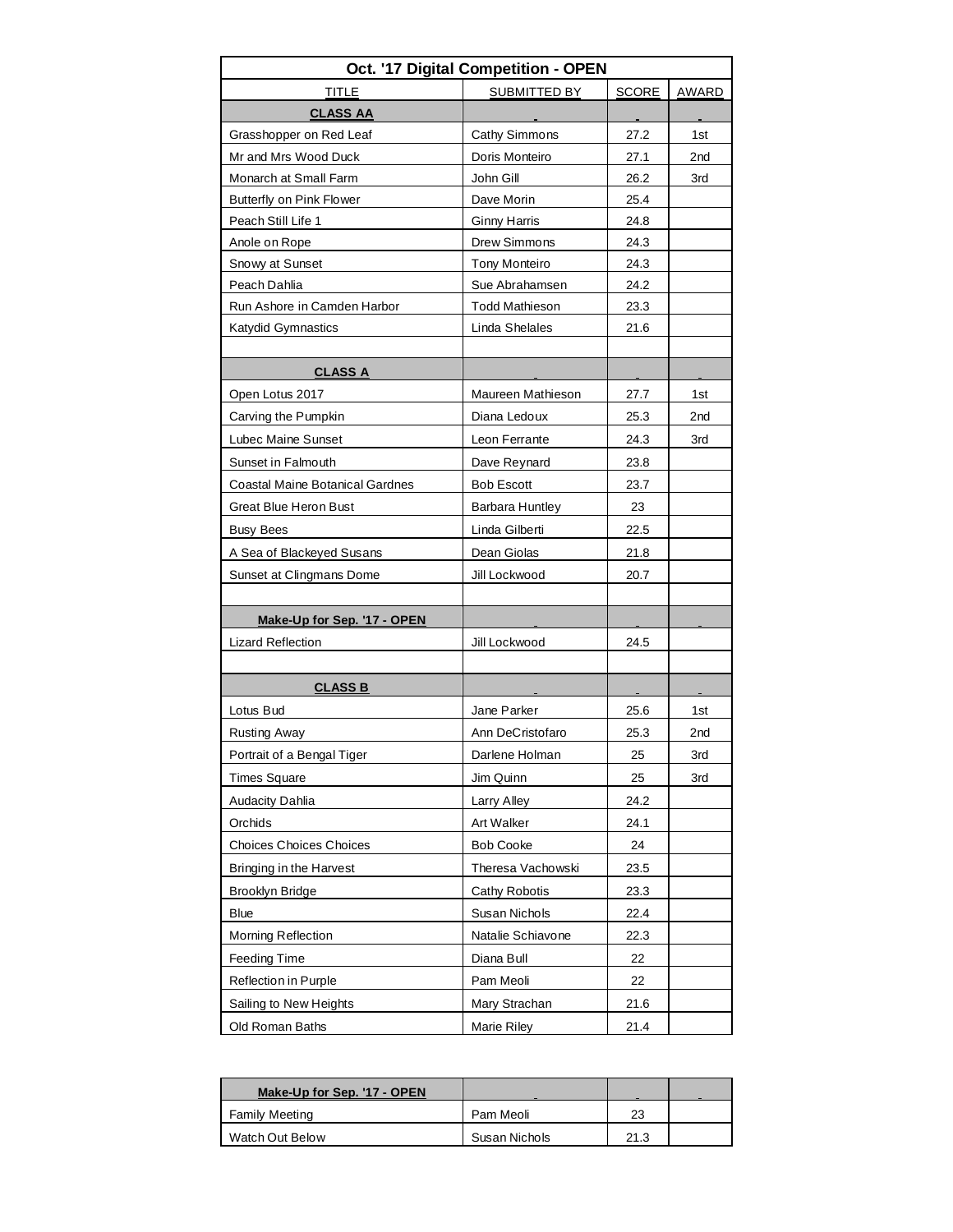| Oct. '17 Digital Competition - NATURE                 |                       |      |                 |  |  |  |  |  |  |  |  |
|-------------------------------------------------------|-----------------------|------|-----------------|--|--|--|--|--|--|--|--|
| <b>TITLE</b><br>SUBMITTED BY<br><b>SCORE</b><br>AWARD |                       |      |                 |  |  |  |  |  |  |  |  |
| <b>CLASS AA</b>                                       |                       |      |                 |  |  |  |  |  |  |  |  |
| Bee on Butterfly Weed                                 | Sue Abrahamsen        | 27.6 | 1st             |  |  |  |  |  |  |  |  |
| Nesting Behavior of the Wood Stork                    | Doris Monteiro        | 27.4 | 2 <sub>nd</sub> |  |  |  |  |  |  |  |  |
| The Assassin Bug Stares                               | John Gill             | 27.3 | 3rd             |  |  |  |  |  |  |  |  |
| Pelican Reflection                                    | <b>Tony Monteiro</b>  | 27.3 | 3rd             |  |  |  |  |  |  |  |  |
| Loon and Chick Willard Pond NH                        | <b>Ginny Harris</b>   | 27.2 |                 |  |  |  |  |  |  |  |  |
| The Plunge                                            | Cathy Simmons         | 26.7 |                 |  |  |  |  |  |  |  |  |
| <b>Bees Like Nectar</b>                               | <b>Todd Mathieson</b> | 25.2 |                 |  |  |  |  |  |  |  |  |
| Red Bellied Woodpecker                                | Linda Shelales        | 24.7 |                 |  |  |  |  |  |  |  |  |
| Ding Darling Alligator                                | Drew Simmons          | 23.3 |                 |  |  |  |  |  |  |  |  |
|                                                       |                       |      |                 |  |  |  |  |  |  |  |  |
|                                                       |                       |      |                 |  |  |  |  |  |  |  |  |
| <b>CLASS A</b>                                        |                       |      |                 |  |  |  |  |  |  |  |  |
| Loon on Nest in Acadia                                | Maureen Mathieson     | 26.6 | 1st             |  |  |  |  |  |  |  |  |
| Fishing in the Rain                                   | Leon Ferrante         | 25.8 | 2 <sub>nd</sub> |  |  |  |  |  |  |  |  |
| Hanging On                                            | <b>Bob Escott</b>     | 25.5 | 3rd             |  |  |  |  |  |  |  |  |
| Slatestone Falls - 2013                               | Dave Reynard          | 25.2 |                 |  |  |  |  |  |  |  |  |
| Dad Feeding Chick 1                                   | Barbara Huntley       | 24.6 |                 |  |  |  |  |  |  |  |  |
| <b>Brazilian Sloth</b>                                | Linda Gilberti        | 22.5 |                 |  |  |  |  |  |  |  |  |
| Cardinal Basking in the Sun                           | Dean Giolas           | 22.2 |                 |  |  |  |  |  |  |  |  |
| Elk in the Smokies                                    | Jill Lockwood         | 21.5 |                 |  |  |  |  |  |  |  |  |
| Autumn in the Woods                                   | Diana Ledoux          | 21   |                 |  |  |  |  |  |  |  |  |
|                                                       |                       |      |                 |  |  |  |  |  |  |  |  |
| Make-Up for Sep. '17 - On the Water                   |                       |      |                 |  |  |  |  |  |  |  |  |
| Lowell National Park                                  | Jill Lockwood         | 22   |                 |  |  |  |  |  |  |  |  |
|                                                       |                       |      |                 |  |  |  |  |  |  |  |  |
| <b>CLASS B</b>                                        |                       |      |                 |  |  |  |  |  |  |  |  |
| Island Razorbills Feed on Sand Eels                   | Darlene Holman        | 27.9 | 1st             |  |  |  |  |  |  |  |  |
| Duck on the Lake                                      | <b>Marie Riley</b>    | 26.5 | 2 <sub>nd</sub> |  |  |  |  |  |  |  |  |
| Coyote Hunting in Winter                              | Bob Cooke             | 25.5 | 3rd             |  |  |  |  |  |  |  |  |
| <b>Waiting for Prey</b>                               | Ann DeCristofaro      | 24   |                 |  |  |  |  |  |  |  |  |
| <b>Blue Heron at Delaney</b>                          | Diana Bull            | 23.2 |                 |  |  |  |  |  |  |  |  |
| <b>Wyoming Deer</b>                                   | Mary Strachan         | 23.2 |                 |  |  |  |  |  |  |  |  |
| Morning at Taughannock Falls                          | Cathy Robotis         | 22.5 |                 |  |  |  |  |  |  |  |  |
| Low Tide                                              | Jim Quinn             | 22.4 |                 |  |  |  |  |  |  |  |  |
| Contemplation                                         | Natalie Schiavone     | 22   |                 |  |  |  |  |  |  |  |  |
| Natures Design                                        | Dave Morin            | 21.5 |                 |  |  |  |  |  |  |  |  |
| <b>Blue Eyes</b>                                      | Pam Meoli             | 21.5 |                 |  |  |  |  |  |  |  |  |
| Fox Alert                                             | Art Walker            | 21.1 |                 |  |  |  |  |  |  |  |  |
| <b>Blueberry Blossoms</b>                             | Theresa Vachowski     | 20.6 |                 |  |  |  |  |  |  |  |  |
| High in the Cloud                                     | Susan Nichols         | 20.6 |                 |  |  |  |  |  |  |  |  |
| A Beaver's Progress                                   | Jane Parker           | 20.5 |                 |  |  |  |  |  |  |  |  |
|                                                       |                       |      |                 |  |  |  |  |  |  |  |  |
| Red Milkweed Beetles Mating                           | Jane Parker           | 20.5 |                 |  |  |  |  |  |  |  |  |

| Make-Up for Sep '17 - On the Water |               | <b>COL</b> |  |
|------------------------------------|---------------|------------|--|
| Swimming Against Rapids            | Art Walker    | 23.2       |  |
| Billy's Boat                       | Pam Meoli     | 21.5       |  |
| <b>Floating Leaf</b>               | Susan Nichols | 20.5       |  |